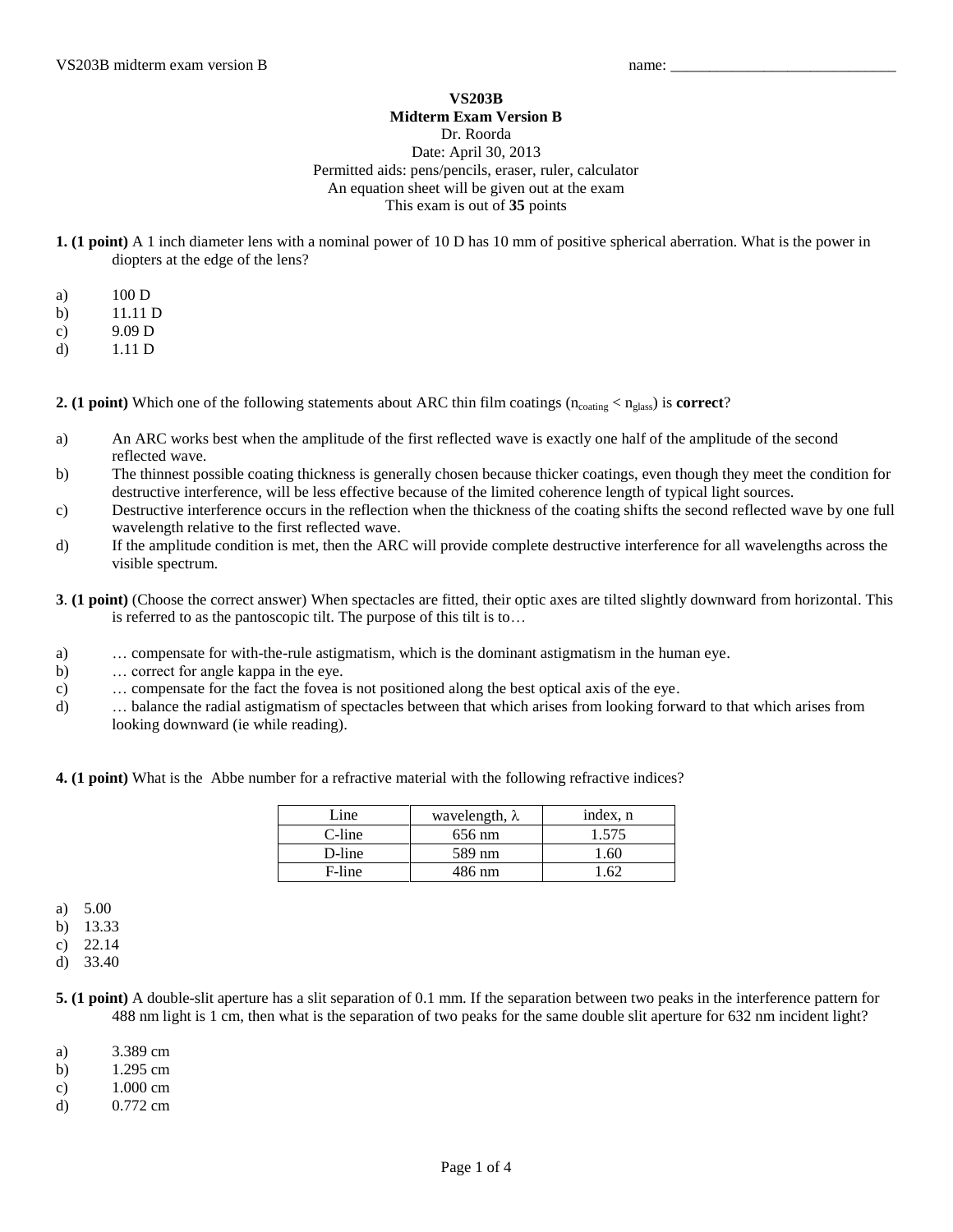**6. (4 points total; 0.5 points each)** Circle either T (True) or F (False) for each of the following statements

- a) T or F: The dispersion (Abbe number) of a transparent material is directly related to its refractive index. (this question is ambiguous and was ignored in the grading). If I could revise the statement, it would read. "Given the nominal refractive index of a transparent material, it is possible to determine is Abbe number? << this statement is FALSE)
- b) T or F: Distortion and curvature of field refer to aberrations that distort the images, but do not necessarily blur the image.
- c) T or F: Astigmatism arises along the line of sight in the human eye primarily because light is passes obliquely through the eye's cornea and lens.
- d) T or F: In a biconvex lens, radial astigmatism arises whenever the chief ray of light from the object passes through a lens at an angle.
- e) T or F: Lenses with spherical surfaces do not have spherical aberration.
- f) T or F: In optical systems that have spherical surfaces and where all elements are aligned (ie centers of curvature all fall along a single line) there is no coma for objects that are on-axis.
- g) T or F: In the human eye, the blur caused chromatic aberration is too small to be detected.
- h) T or F: Fraunhofer diffraction calculations can be used to describe the intensity distribution at the focal point of a lens.

**7. (5 points total)** Two mutually coherent light waves of the same amplitude are traveling in water (n=1.33). Each has a frequency of  $5 \times 10^{14}$  Hz. The waves are out of phase by 75 degrees and their combined intensity is 140 (arbitrary units).

**a) (4 points)** Write the two wave equations (make sure your units are in radians):

| --<br>∸<br>ິ |
|--------------|
|--------------|

E2 = \_\_\_\_\_\_\_\_ sin ( \_\_\_\_\_\_\_\_\_\_\_\_\_\_\_\_\_\_\_\_ x - \_\_\_\_\_\_\_\_\_\_\_\_\_\_\_\_\_\_\_ t + \_\_\_\_\_\_\_\_\_\_\_\_\_\_\_\_\_\_\_);

**b) (1 point)** What would the intensity be if the two waves were mutually incoherent?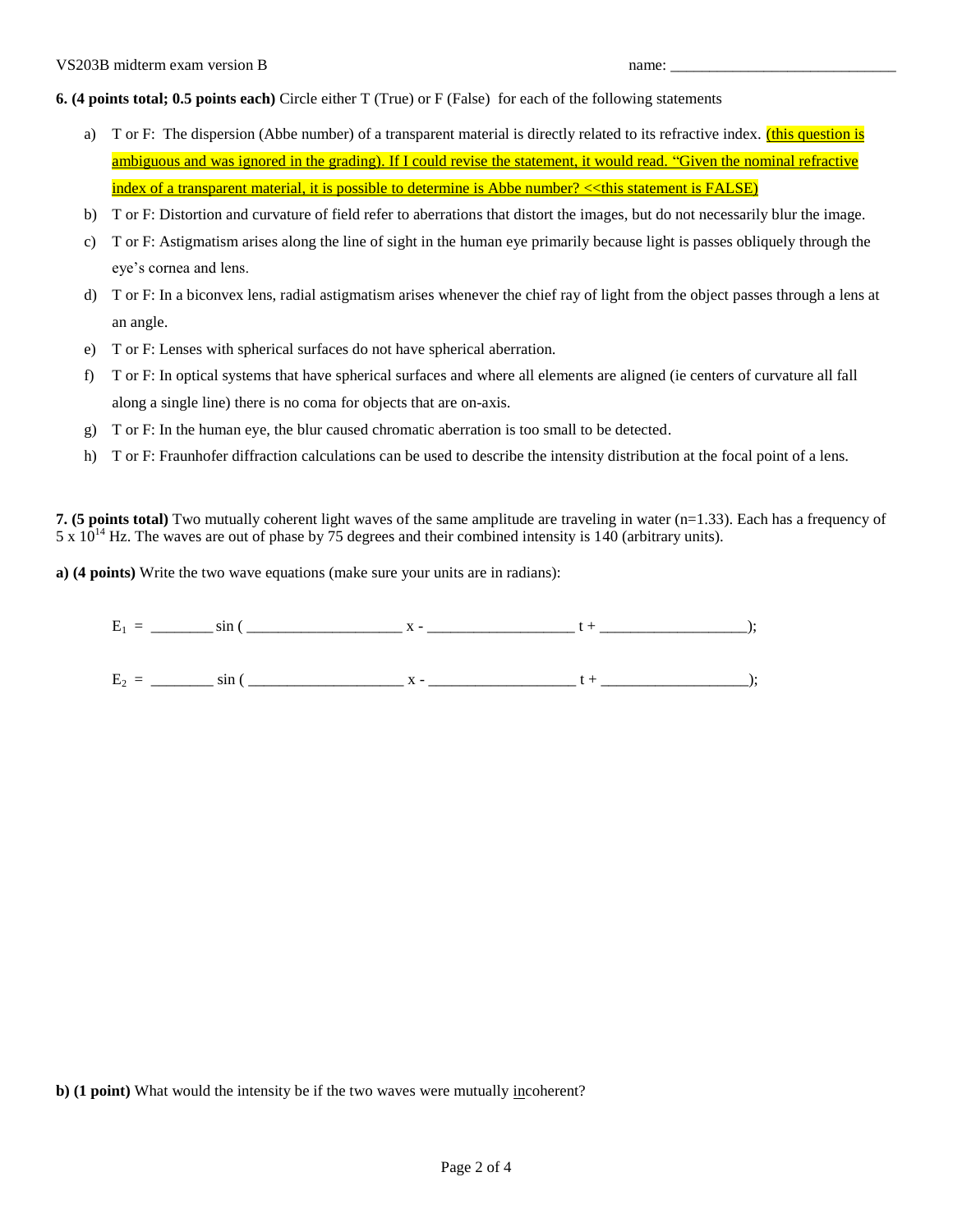**8.** (7 **points total**) A myope is corrected with -8 D spectacles of index n=1.5. She keeps her head pointing forward but directs her gaze 15 degrees to the left.

**a) (1 point)** What is the tangential power of the lens when viewing through it at this angle?

**b) (1 point)** What is the sagittal power of the lens when viewing through it at this angle?

**c) (1 point)** What is the radial astigmatism of the lens when viewing through it at this angle?

**d) (1 point)** What is the orientation of the tangential axis in this situation?

**e) (3 points)** What is the refractive error for this eye when viewing through the lens at this angle? **(in this question I want you to write** the refractive correction that you would apply in front of the spectacle to correct the refractive error that is generated by off-axis astigmatism)

 $DS, \_\_\_\_DC, axis: \_\_\_\_\_degree$  degrees

**9. (3 points total)** The ideal material for an ARC is one that has an index of refraction that is equal to the square root of the glass that it is coating. But consider a situation where all you had was a coating material with  $n = 1.9$  and glass with  $n = 1.4$ .

**(2 points)** How thick would you make the coating to minimize the reflection for 550 nm light?

**(1 point)** Why will choosing an antireflective coating with an index that is higher than the glass always be a worse choice?